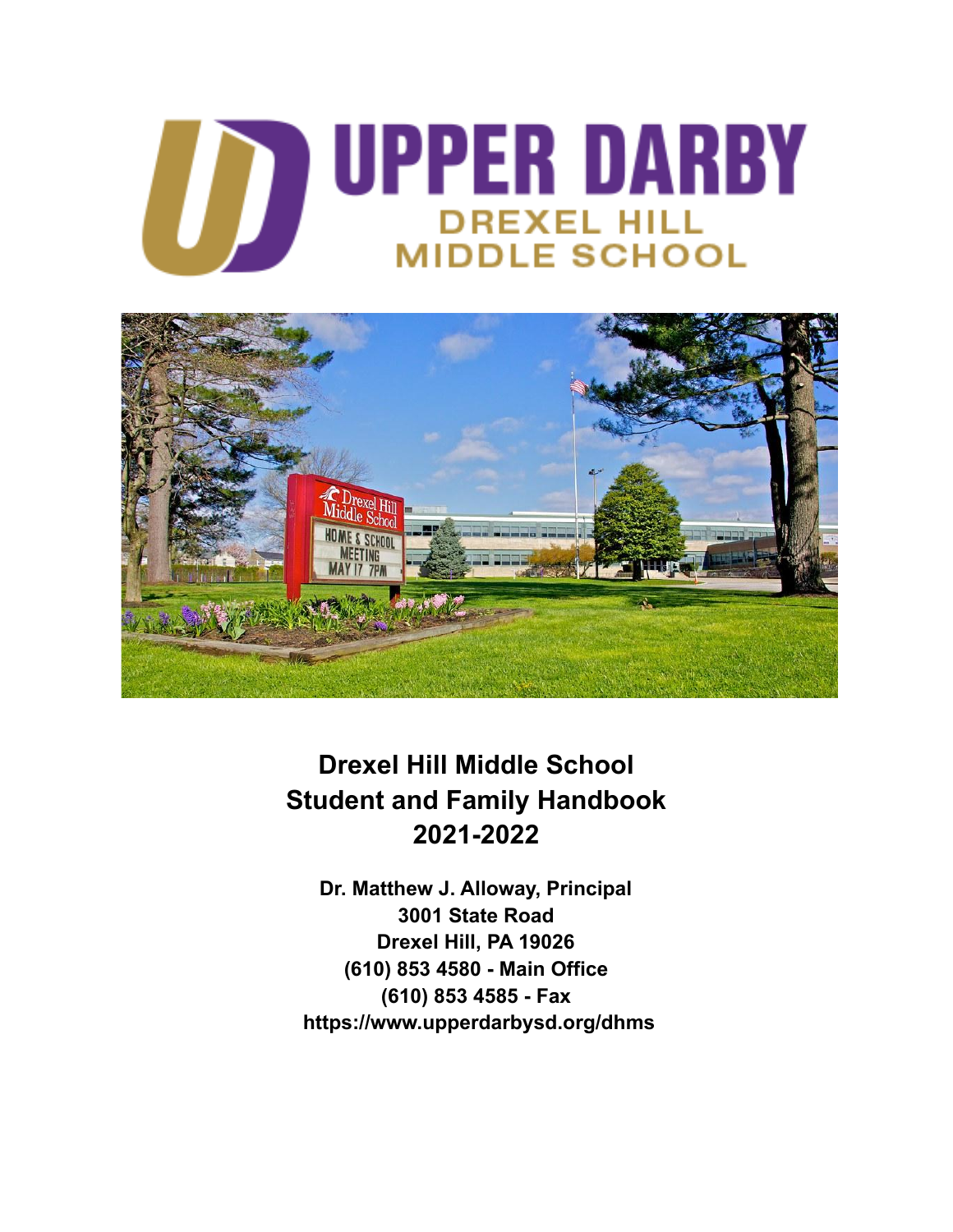# Table of Contents

| District and School Information                                                                                                               | Page 2  |
|-----------------------------------------------------------------------------------------------------------------------------------------------|---------|
| <b>Staff Directory</b>                                                                                                                        | Page 2  |
| <b>Principal Message</b>                                                                                                                      | Page 3  |
| School Mission Statement/Communication/HAC                                                                                                    | Page 4  |
| <b>School Schedule</b>                                                                                                                        | Page 5  |
| <b>School Club and Activities</b>                                                                                                             | Page 5  |
| School Sports Registration Information                                                                                                        | Page 5  |
| Guidance, Transfers, Lunch and Breakfast Program                                                                                              | Page 6  |
| Attendance                                                                                                                                    | Page 6  |
| Late to School/Early Dismissal/Visitors                                                                                                       | Page 7  |
| <b>Visitors/Safety Procedures</b>                                                                                                             | Page 7  |
| Volunteers/Chaperones                                                                                                                         | Page 8  |
| Dress Code Policy, Retention Policy, Bullying and<br>Harassment Policy, Acceptable Use of Internet,<br><b>Computers and Network Resources</b> | Page 8  |
| Electronic Communication Devices, Emergency<br>Preparedness and Response, Middle School Code<br>of Character, Volunteering Policy             | Page 8  |
| PBIS- Positive Behavior Interventions and<br>Supports, Restorative Practices,<br>Trauma-Informed Care Approach                                | Page 9  |
| Home and School Information                                                                                                                   | Page 10 |
| Act 26, Title IX, Equal Opportunity<br>Employment                                                                                             | Page 11 |

# **DISTRICT AND SCHOOL INFORMATION PAGE**

Upper Darby School District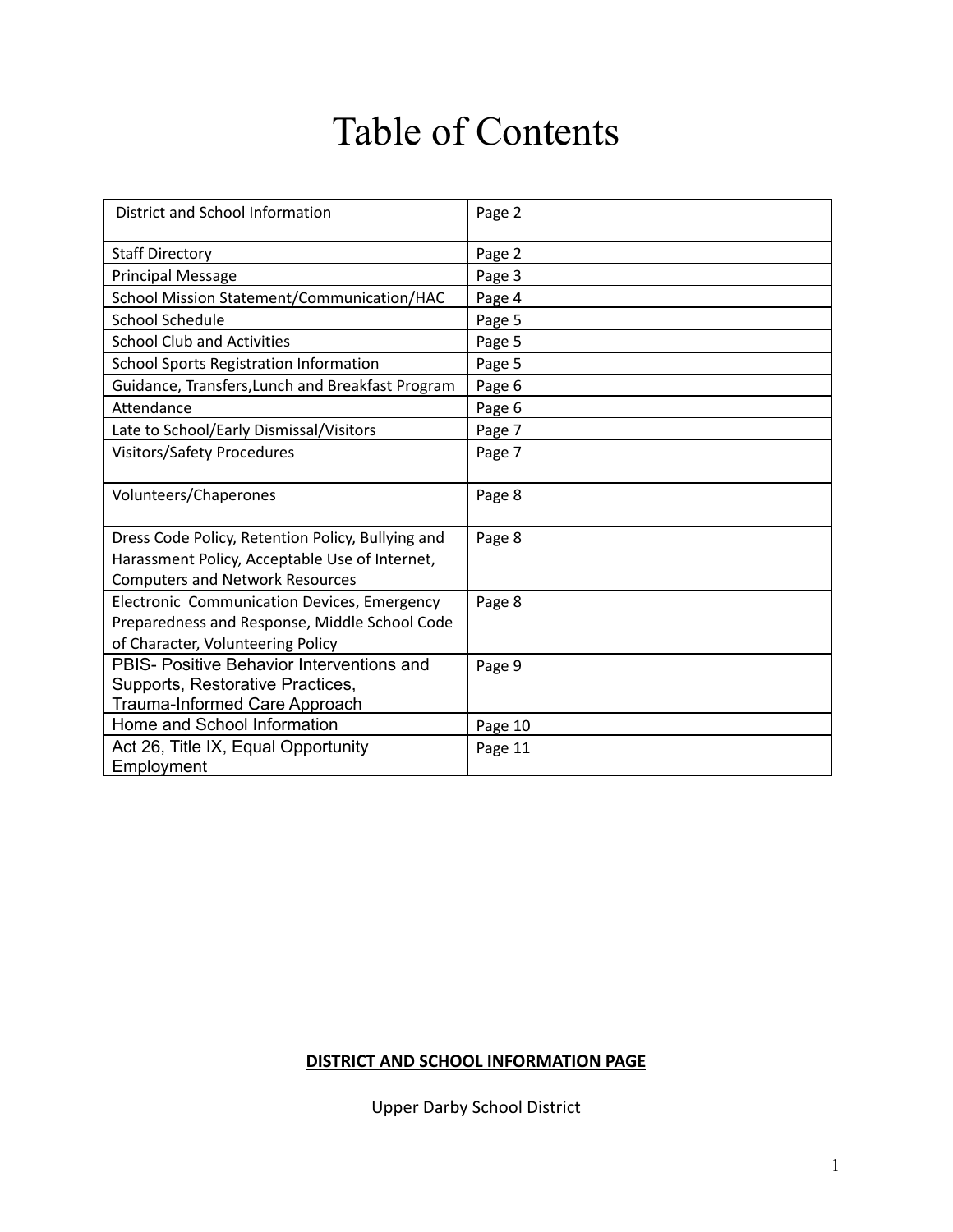# 4611 Bond Avenue Drexel Hill PA 19026 [www.upperdarbysd.org](http://www.upperdarbysd.org)

# **DISTRICT ADMINISTRATION**

- Dr. Daniel P. McGarry, Superintendent of Schools
- Dr. John Council, Assistant Superintendent of Personnel and Equity
- Ed Marshaleck, Assistant Superintendent of Student Services
- Greg Manfre, Director of Secondary Education

# **Drexel Hill Middle School**

- Dr. Matthew Alloway, Principal
- Fran Mcelhenney, Assistant Principal (8th Grade)
- **•** [fmcelhenney@upperdarbysd.org](mailto:fmcelhenney@upperdarbysd.org) 610-853-4580 ex 5209
- Jennifer Rosen, Lead Teacher (8th Grade)
- [jrosen@upperdarbysd.org](mailto:jrosen@upperdarbysd.org) 610-853-4580 ex 5211
- Evan Kramp, Assistant Principal (7th Grade)
- [ekramp@upperdarbysd.org](mailto:ekramp@upperdarbysd.org) 610-853-4580 ex 5206
- Ernest Patrick, Lead Teacher (7th Grade)
- [epatrick@upperdarbysd.org](mailto:epatrick@upperdarbysd.org) 610-853-4580 ex 5212
- Pete Schiller, Assistant Principal (6th Grade)
- [pschiller@upperdarbysd.org](mailto:pschiller@upperdarbysd.org) 610-853-4580 ex 5220
- Lauren Love, Lead Teacher (6th Grade)
- **Ilove@upperdarabysd.org 610-853-4580 ex 5229**
- **Barb Alesi-Principal Secretary**
- [balesi@upperdarbysd.org](mailto:balesi@upperdarbysd.org) 610-853-4580 ex 5203
- Catherine McVeigh Attendance Secretary
- [cmcveigh@upperdarbysd.org](mailto:cmcveigh@upperdarbysd.org) 610-853-4580 ex 5202
- Sue Walker Registra
- [swalker@upperdarbysd.org](mailto:swalker@upperdarbysd.org) 610-853-4580 ex 5201
- Link to DHMS Staff Directory- [Click Here!](https://www.upperdarbysd.org/site/Default.aspx?PageType=1&SiteID=10&ChannelID=68&DirectoryType=6)

# **SCHOOL INFORMATION**

- School/District Colors Purple and Gold
- School Mascot Royals
- [DHMS School Website Click here!](https://www.upperdarbysd.org/dhms)
- **[District Family Handbook- Click Here!](https://www.upperdarbysd.org/domain/2082)**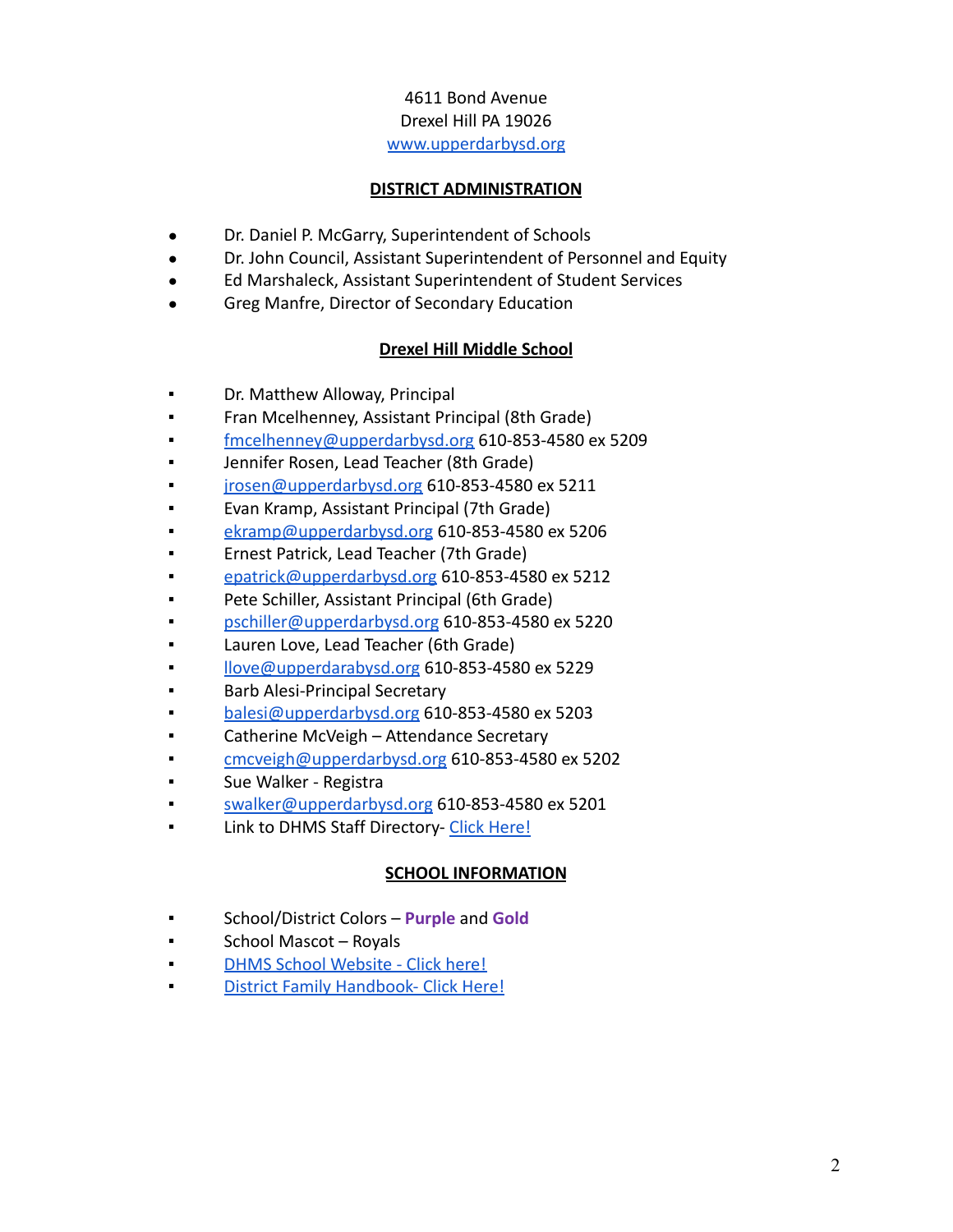# **MESSAGE FROM THE PRINCIPAL**

Hello and welcome to Drexel Hill Middle School! Thank you for taking the time to review our family manual. As with all sources of information, this manual operates as a guide. There may be questions that this manual does not answer, in the event that you cannot find the information that you are looking for, please do not hesitate to contact us at the school.

Drexel Hill Middle School operates around grade-level centers. Each child has the support of a dedicated guidance counselor, a lead teacher, a social worker, and an assistant principal. These centers stay with each cohort of students, following them from sixth grade through eighth grade. The relationships and connections they forge with our children and our families is critical to the positive climate and environment of support offered here at Drexel Hill.

So, where does that leave me? I'm the luckiest person in the school, because I have the responsibility to lead each of the grade-level centers, in addition to working with all of our children and families in each grade. I look forward to being open and supportive through all of our interactions, including our monthly Home and School Meetings. If you ever need anything from me, feel free to email, call the office, or ring my cell phone at 610 389-8616.

Middle School is a special place in the progression of a child through school. While our children depended so greatly on adult guidance and direction Kindergarten through fifth grade, middle schoolers start to develop a sort of pulling away from adult directions. They like to make independent decisions, or at least have some participation in the decisions that are made. Sometimes these decisions look like mistakes, while other times they look like creative initiative. As the children are also developing their self-concept, it is important that we recognize the efforts behind the occasional mistake, while celebrating the accomplishments of the times they demonstrate positive initiative.

The 2021 - 2022 school year kicks off on August 30, 2021. Please stay connected through our Wednesday message, as I am sure there will be relevant news and announcements each week.

All the best,

-Dr. Alloway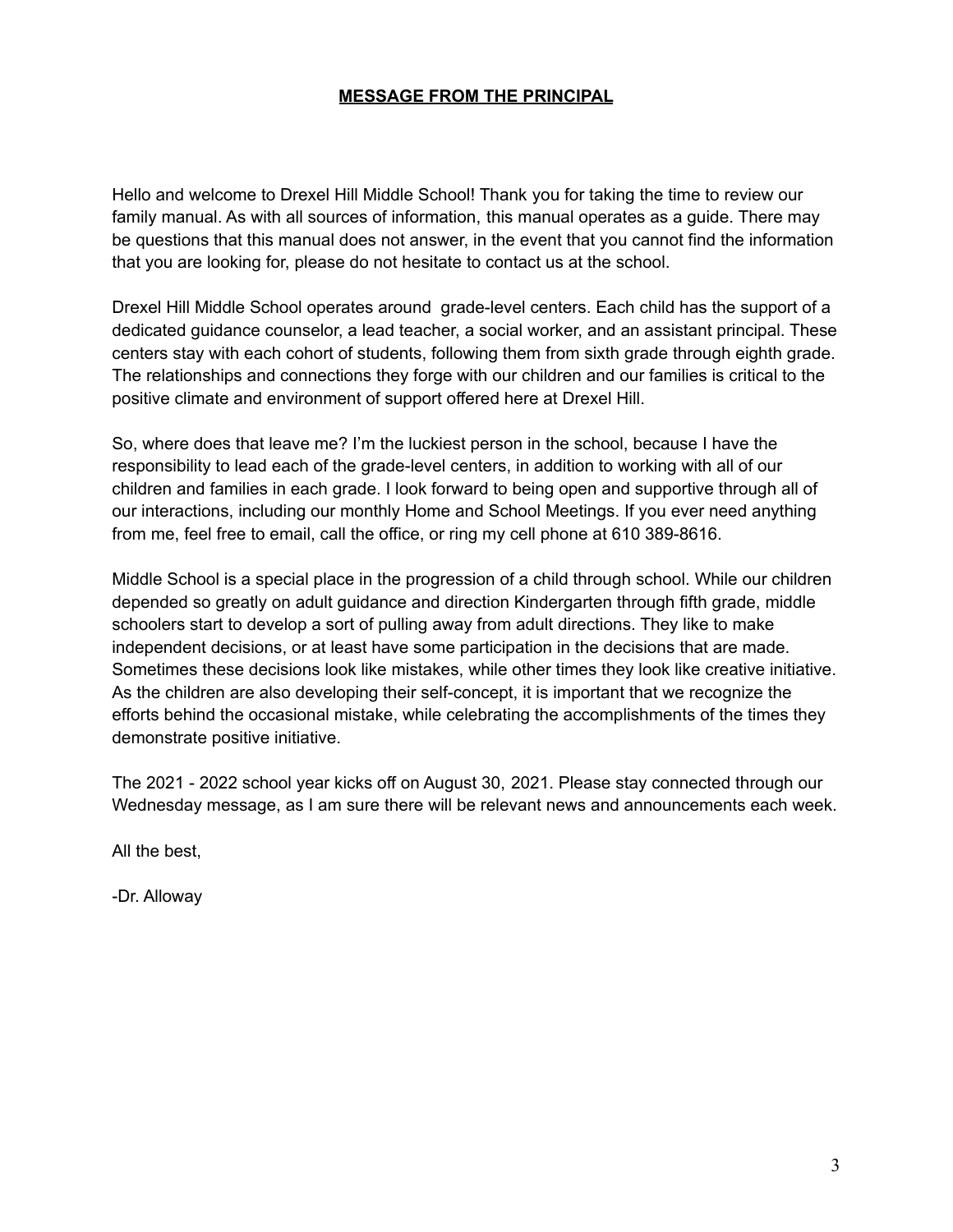## **MISSION STATEMENT**

Drexel Hill Middle School is dedicated to providing a quality education that enables our students to communicate with others, make intelligent choices, assume responsibly, and deal appropriately with the challenges of life. It is through quality education that students can develop a lifelong love for learning and can grow into mature adults who have something of value to offer an ever-changing society.

#### **COMMUNICATIONS**

There are several ways to stay informed about what is happening at Drexel Hill Middle School and throughout the District.

#### **▪ Weekly "Wednesday" Electronic Folder (ParentLink) from the Principal**

o Weekly information, updates, resources will be shared via email. It is necessary to provide an accurate email address to stay informed. If there are any changes to your email, please update your information in Home Access Center (HAC) or by contacting the Drexel Hill Middle School Main Office if you need assistance. If your information is not up-to-date, you will miss out on important "happenings" and information. Please be sure to review, edit, and update this information at <https://www.upperdarbysd.org/HAC>

#### **▪ School Website and Calendar**

- o Weekly updates, teachers' webpages, principal's webpage, and monthly school newsletters can be accessed from the school website.
- o **Drexel Hill Middle School Calendar - Click [Here!](https://www.upperdarbysd.org/Page/14#calendar10/20210812/month) DISTRICT MASTER CALENDAR – Click [Here!](https://pa02209738.schoolwires.net/Page/2#calendar1/20210629/month)**
- **● Home Access Center**
	- o The Upper Darby School District will be using email as its primary means of communication with parents. Parents must ensure that the district has an accurate email address for your family in eSchool, our student information system. Parents can update or add email addresses by logging into the Home Access Center. The Home Access Center will also allow you to access your child's grades, attendance, and other important information. The link to the Home Access Center can be found on the Upper Darby School District website at [www.upperdarbysd.org.](http://www.upperdarbysd.org.) If you do not have an email address or access to email, please contact the office.
	- o Guide to access Home Access Center- Click [here](https://www.upperdarbysd.org/cms/lib/PA02209738/Centricity/Domain/1889/Home%20Access%20Center%20Directions.mp4)!
- **Schoology** our Learning Management System for Grades K-12
- Emails
- ParentLink phone calls
- District social media Facebook and Instagram Join!
- **Community Bulletin Board** <https://www.upperdarbysd.org/communitybulletinboard>
- UDSD Mobile App
- CrisisGo
- [Blackboard](https://www.youtube.com/watch?v=_QzmzsjVQO8) Reach
- Board [Meetings/Committee](https://go.boarddocs.com/pa/udar/Board.nsf/Public) Meetings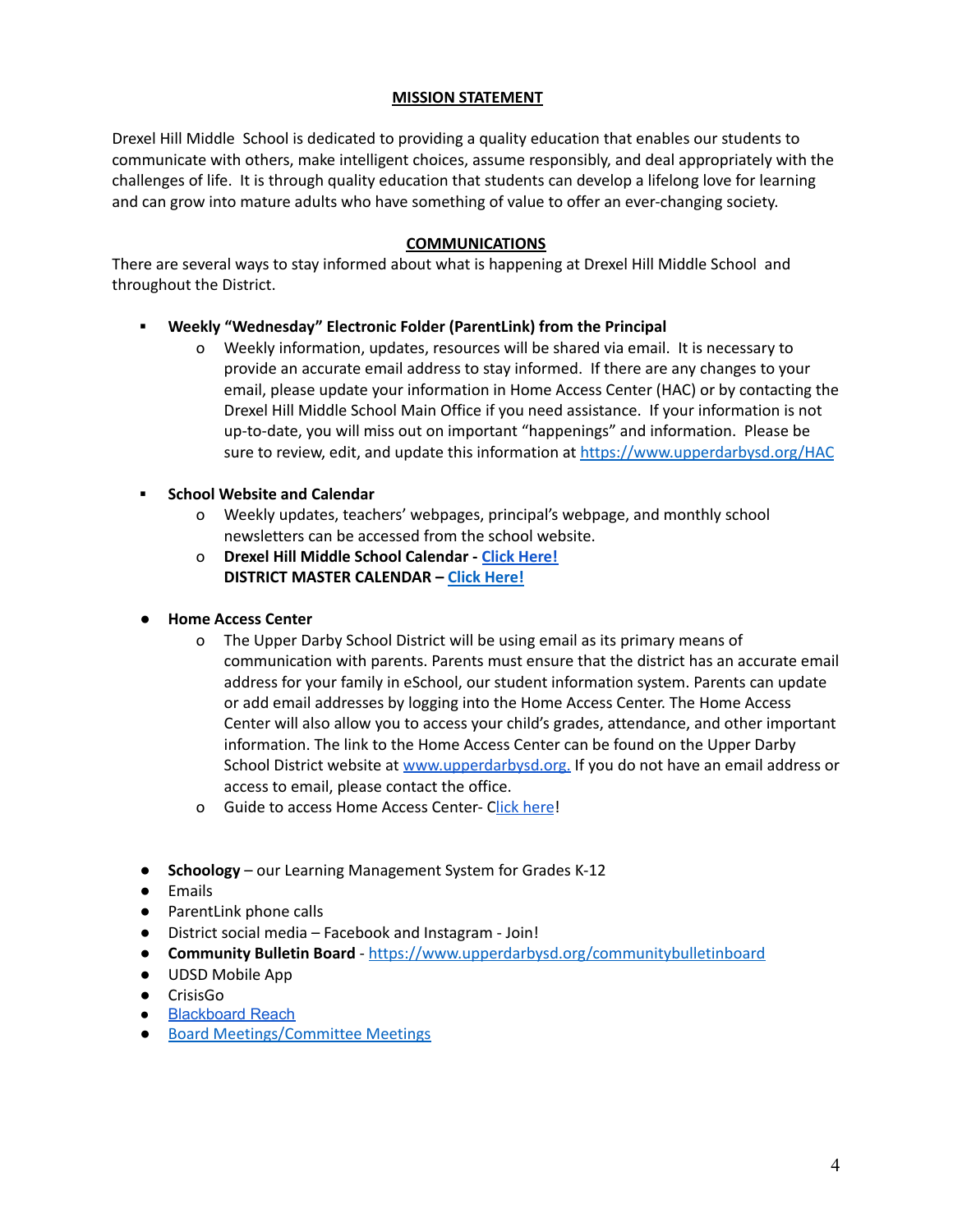## **Drexel Hill Middle School Schedule**

|                          | Schedule 1    | Schedule 2  | Schedule 3  | Schedule 4    |
|--------------------------|---------------|-------------|-------------|---------------|
|                          |               |             |             |               |
| Period                   | Regular       | Conference  | Early Out   | Late Start    |
| 1                        | 8:30-9:22     | 8:30-8:55   | 8:30-9:06   | 10:30-11:04   |
| 2                        | 9:23-10:11    | 8:56-9:21   | 9:07-9:43   | 11:05-11:39   |
| 3                        | 10:12-11:00   | $9:22-9:47$ | 9:44-10:20  | 11:40-12:14   |
| 4(6 <sup>th</sup> lunch) | 11:01-11:49   | 9:48-10:18  | 10:21-10:57 | 12:15-12:49   |
| 5(7 <sup>th</sup> lunch) | 11:50-12:38   | 10:19-10:49 | 10:58-11:34 | 12:50-1:24    |
| 6(8 <sup>th</sup> lunch) | 12:39-1:27    | 10:50-11:20 | 11:35-12:11 | 1:25-1:59     |
| 7                        | 1:28-2:16     | 11:21-11:47 | 12:12-12:48 | $2:00 - 2:34$ |
| 8                        | $2:17 - 3:10$ | 11:48-12:15 | 12:49-1:30  | $2:35-3:10$   |

#### **BEFORE SCHOOL PROCEDURES**

Students should not arrive at school prior to 8:15 am. The main doors will open at 8:25 am to allow all students to safely enter the building and make their way to their designated classroom.

#### **AFTER SCHOOL PROCEDURES**

We will begin to call bus students at 3:05. Walkers will be dismissed at 3:10. If you are picking your child up please wait in the teacher back parking lot. No cars will be allowed to drive through the loop. ALL STUDENTS should know that they can immediately return to the school office to call home or wait safely for a ride.

#### **DREXEL HILL MIDDLE SCHOOL CLUB AND SPORTS INFORMATION**

School Clubs and [Activities](https://www.upperdarbysd.org/domain/1266) click here! 2021-2022 Sports [Registration](https://www.upperdarbysd.org/domain/1587) Information click here! Link to Snow and [Emergency](https://go.boarddocs.com/pa/udar/Board.nsf/goto?open&id=9YS4XX0DC1F5) Closings click here!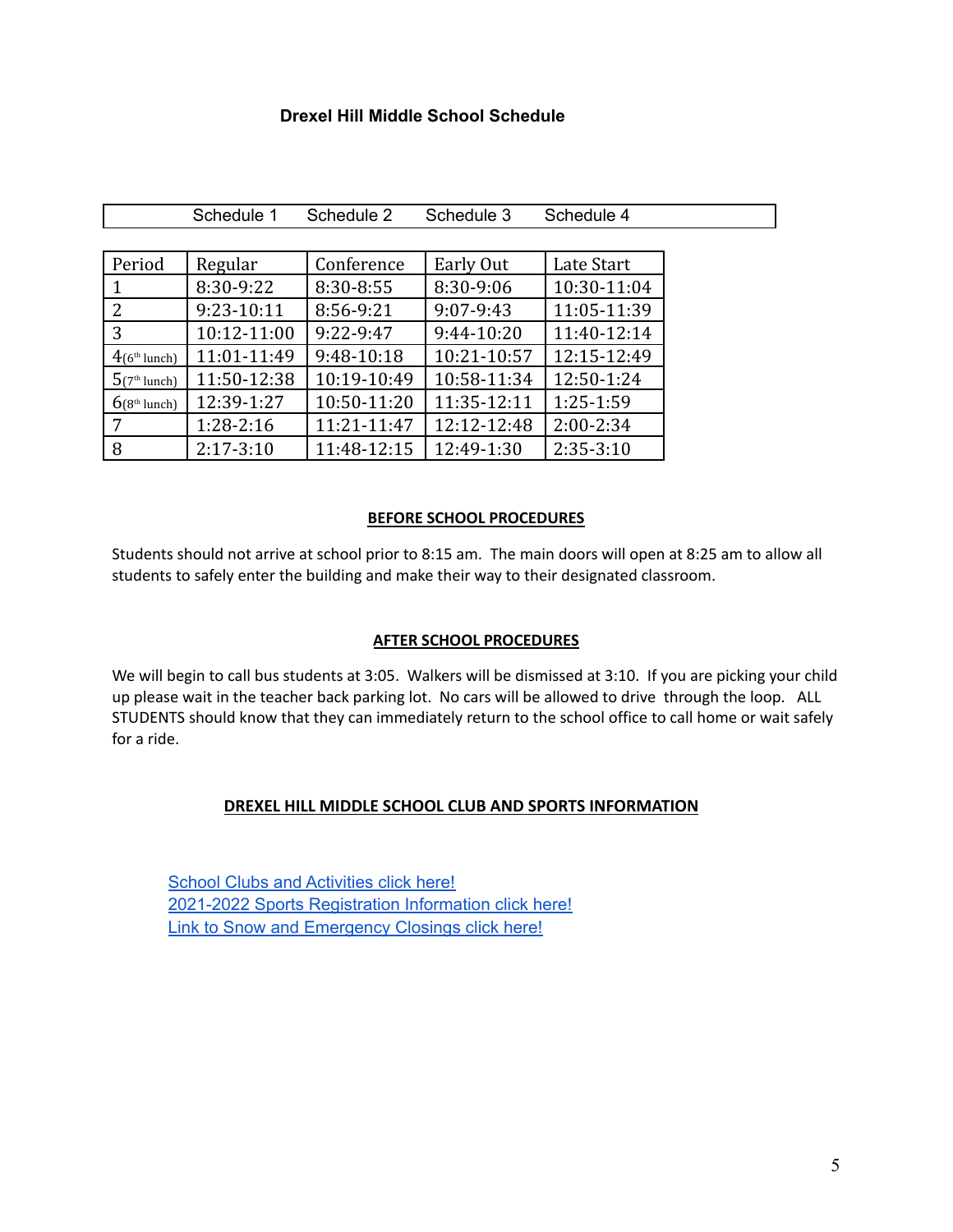#### **GUARDIAN CONTACT INFORMATION**

Home, work, cell, or emergency contact phone number changes should be reported directly with the main office and updated by the parent/guardian in Home Access Center (HAC). The HAC website can be found on the district website under the "Parent" tab. For emergency and attendance purposes, all changes of address, or changes in guardianship must be processed through the Central Registration Office (610-352-2400) and should be sent to Drexel Hill Middle School immediately. Up-to-date records are essential in handling emergency situations. Students will only be released to individuals identified on the district provided Student Information Form and district student information system (eSchool).

# **TRANSFERS and ADDRESS CHANGES**

Parents should notify the office at least 2 weeks in advance if their child will transfer to another school. All textbooks, library books,chromebooks and other school property must be returned prior to the child's last day of school. **[Withdrawals](https://go.boarddocs.com/pa/udar/Board.nsf/goto?open&id=9YS4L90C0B9B) from Schoo**l - click here!

If your address has changed and you still reside within the UDSD, you are required to notify the District within 48 hours and contact Central Registration to update your records. **Intra-district change of address** – contact Central Registration click [here!](https://www.upperdarbysd.org/Page/3000)

# **LUNCH AND BREAKFAST PROGRAM**

The school district has been approved for the Community Eligibility Provision through the PA Department of Education. This means that ALL students in grades K-12 are automatically eligible to receive breakfast and lunch at no charge to families every day, beginning the first full day of school. Families do not have to fill out an application. Free breakfast and free lunch will be provided automatically to any student who would like it.

# **MEDICATION**

School personnel, including the nurse, **may NOT dispense medication without a written note from a physician.** Please have your doctor indicate on the note the name of the drug and the dosage. Also, the original container holding the medicine must be clearly labeled by a pharmacy with the child's name, drug, and dosage. Students are not permitted to bring medicines to school to take during the day including prescription medications and over the counter medications. Please call the school nurse if you need more information.

# **ATTENDANCE –** *Every Day Counts!*

# **STUDENT ABSENCES**

Consistent school attendance is necessary for successful learning. The spirit of the learning process, exciting ideas, and group discussions can never be made up after an absence. Holidays, vacations and early dismissal days are clearly noted on the school calendar. When a student is absent but is able to do homework, a parent may request to pick up books and assignments. Please communicate directly with your child's teacher.

*The Board considers the following conditions to constitute reasonable cause for absence from school or an excused absence:*

- 1. Illness
- 2. Quarantine
- 3. Family emergency
- 4. Recovery from accident
- 5. Death in family
- 6. Family educational travel, upon written request from parents/guardians with prior written approval from the building principal. No educational travel will be approved for students required to take PSSA, Keystone or other state mandated testing, during mandatory testing periods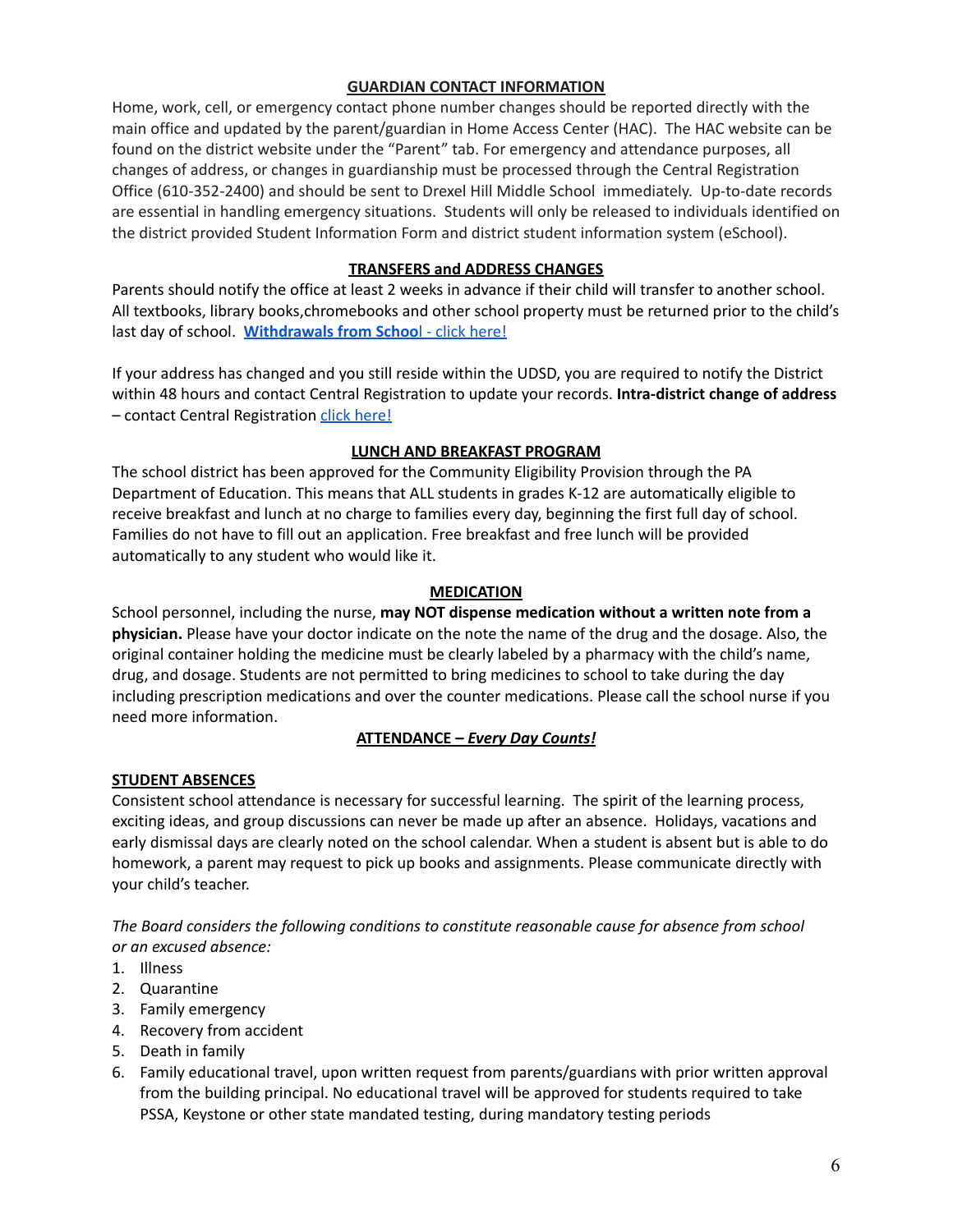7. It is the policy of the Upper Darby School District to excuse pupils from school if their religious affiliation requires them to observe a holiday. Legal excusal will be granted on written request from the parent or guardian of the pupil involved.

When a child is absent from school, an explanation of absence email must be sent to: **[dhms-attendance@upperdarbysd.org](mailto:dhms-attendance@upperdarbysd.org)**. Children who do not send a valid explanation of absence email within three days will be marked truant. Three truancies will be reported to the Attendance Team for further review. Following the third truancy, a family meeting will be scheduled to create a School Attendance Improvement Plan.

DREXEL HILL'S attendance policy is in accordance with UDSD (Policy 204) and PA Dept. of Education Attendance policies. All Students who are *absent for ten days or more, for any reason, in the current school year will be notified of their excessive absences. District policies and forms can be found at: [https://go.boarddocs.com/pa/udar/Board.nsf/Public?open&id=policies#.](https://go.boarddocs.com/pa/udar/Board.nsf/Public?open&id=policies) Please check with the grade level assistant principal or school nurse for assistance with ongoing illnesses that effect school attendance.*

# **LATE TO SCHOOL**

Students arriving late will be required to present a note indicating the reason for the lateness. If the child was at a medical appointment, please bring a doctor's note.

1. No student will be permitted to leave the school unless permission is first received through direct communication with the parent / guardian who has registered the student.

# **EARLY DISMISSAL**

A student may be dismissed before the close of the school day only for urgent reasons, such as medical and dental treatments, or other reasons for the welfare of the student. However, the principal or designee has the discretion to determine which are special and justifiable requests and has the authority to act accordingly.[\[10\]](http://www.pacode.com/secure/data/022/chapter11/s11.25.html)[\[15\]](http://www.pacode.com/secure/data/022/chapter11/s11.23.html)

- 1. Send a note to school. The student will need to turn the note into their 1st period teacher first thing in the morning. The note needs to include the student's full name and time of the early dismissal. This will place the child on the attendance list and give them permission to leave class without being called down.
- 2. Communicate with your child**.** The student will need to be responsible to keep an eye on the clock and report to the main office at the designated time. The child will raise their hand and ask to be dismissed from class.
- 3. Meet your child in the Lobby and sign them out. Please try to be on time.
- 4. If your child is being picked up by someone other than their parent / primary guardian you must provide permission in WRITING*.* The note must specifically state the person's name that is picking up the child and the person must be at least 18 years old.

#### **VISITOR/SAFETY PROCEDURES**

All visitors are required to check in at the front desk to receive a visitor sticker before proceeding to any classroom or activity. Visitors will be asked to produce a valid state ID to be scanned by our RAPTOR System. Raptor instantly screens out registered sex offenders while managing custody issues, visitors, students, faculty and volunteers. No one is to go directly to a classroom for any reason. All visitors must use our school entrance. Due to student safety and confidentiality, visitors are not permitted to remain in classrooms during instructional periods for extended periods of time. Please refer to UDSD Policy 907 regarding school visits.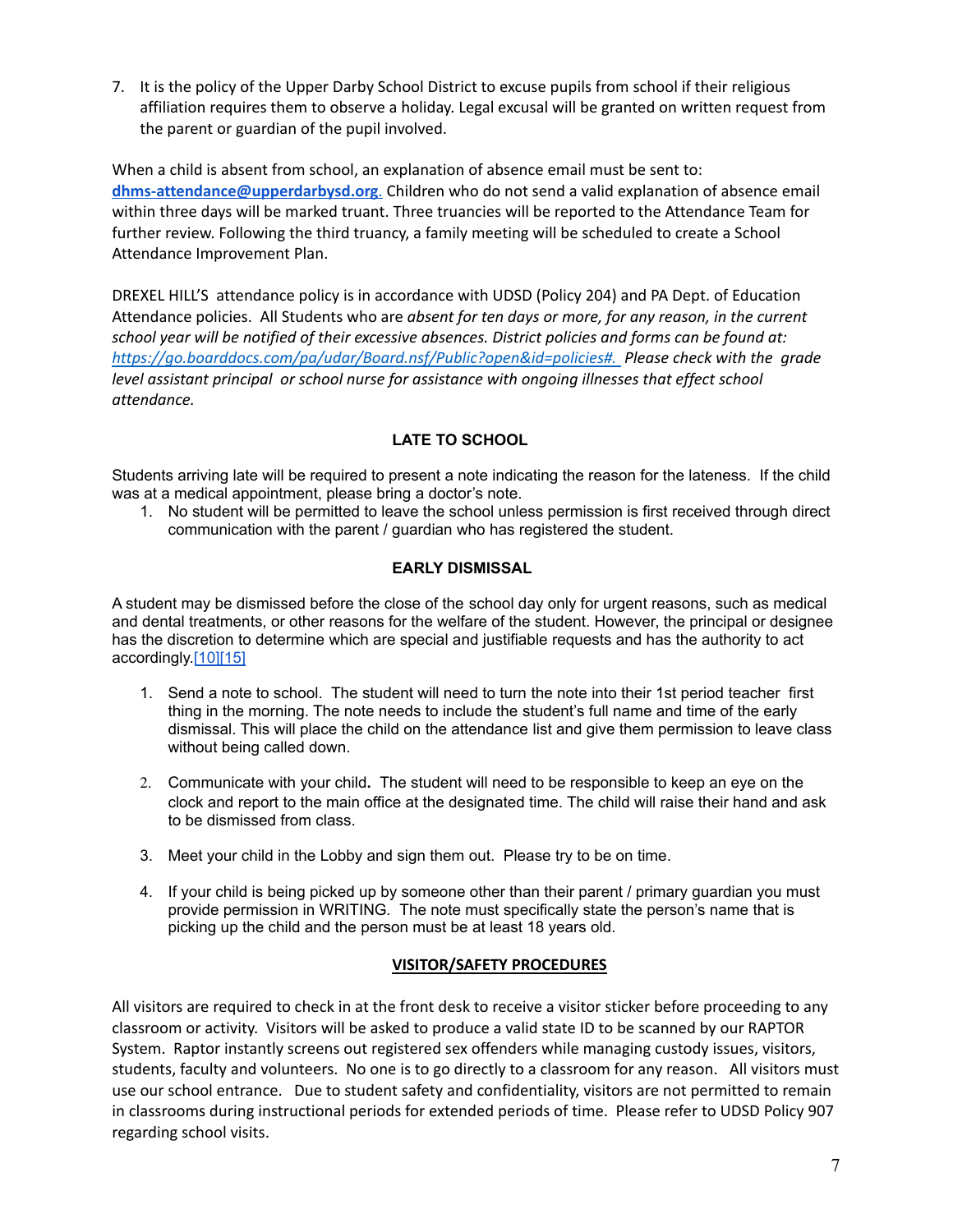#### **VOLUNTEERS/CHAPERONES**

All regulate school volunteers and Field Trip chaperones are required to hold current Child Abuse, Criminal Background Checks, and FBI Finger Print Screenings. Information about volunteer clearances are available on our website. Due to student safety and confidentiality, visitors are not permitted to remain in classrooms during instructional periods for extended periods of time. Please refer to UDSD Policy 916 regarding school visits.

**Additional Noteworthy Policies**

**Dress Code [Policy](http://go.boarddocs.com/pa/udar/Board.nsf/goto?open&id=A7AUDF6880F4)**

**[Retention](http://go.boarddocs.com/pa/udar/Board.nsf/goto?open&id=9YS4M40C2B80) Policy**

**Bullying and [Harassment](http://go.boarddocs.com/pa/udar/Board.nsf/goto?open&id=BS42QP034A62) Policy**

**[Acceptable](http://go.boarddocs.com/pa/udar/Board.nsf/goto?open&id=AYZ2FP628095) Use of Internet, Computers and Network Resources**

**Electronic [Communication](http://go.boarddocs.com/pa/udar/Board.nsf/goto?open&id=9YS4PW0C953D) Devices**

**Emergency [Preparedness](http://go.boarddocs.com/pa/udar/Board.nsf/goto?open&id=BJ9KQY530CBC) and Response**

**Middle School Code of [Character](https://www.upperdarbysd.org/domain/1414)**

**[Volunteering](https://www.upperdarbysd.org/volunteering) Policy**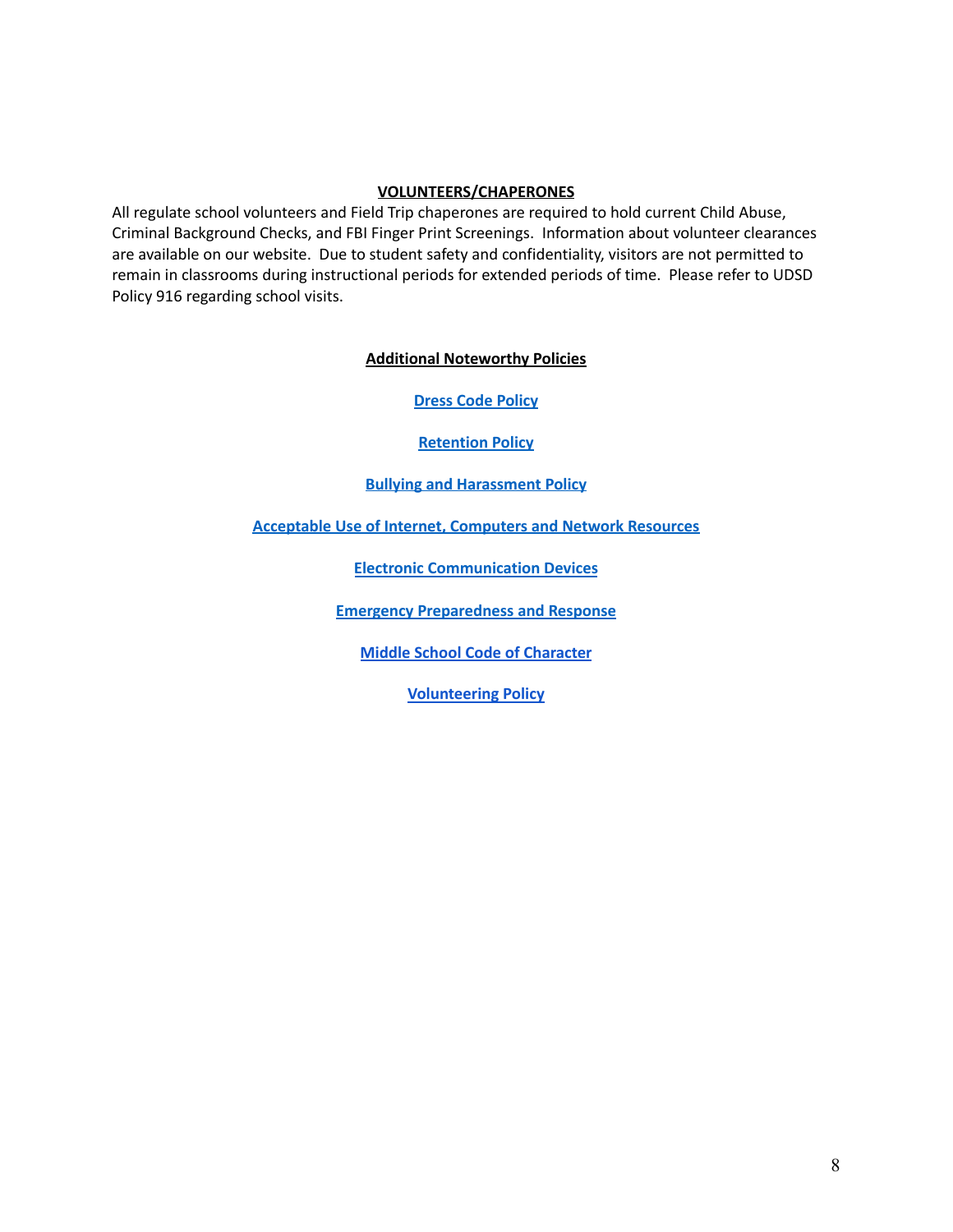#### **POSITIVE BEHAVIOR INTERVENTIONS AND SUPPORTS (PBIS)**

The PBIS model is a research-based strategy that is supported by the State of PA, the federal Department of Education and UDSD. The 3-tiered approach reduces problem behavior as a barrier to student achievement. Students are taught through a series of lessons at the beginning of the school year, and throughout the school year, how to **Be Safe, Be Respectful and Be Responsible** in all areas of our school day including: Classrooms, Hallways, Cafeteria, at Specials, on the Bus, in the Bus lines, at Morning Arrival/Dismissal, and in the Restrooms.

A key strategy of the PBIS process is prevention through the use of frequent positive feedback. The majority of our students follow the school's expectations. Through instruction, comprehension and regular practice, all students learn to use a consistent set of behavior expectations and rules. Students who do not respond to teaching of the behavioral rules are given opportunities for re-teaching using a Tier II or Tier III approach. Students who have repeated infractions in a marking period will be required to participate in a more formal, positive behavior plan. Students are recognized for their positive contributions monthly at an all school assembly.



#### **RESTORATIVE PRACTICES**

Restorative practices are processes that proactively work to build healthy relationships and create a sense of, and a commitment to, community that helps to prevent and address conflict, wrongdoing, and damage. When employed with fidelity, restorative practices encourage a positive school climate that promotes and sustains teaching and learning.

#### **TRAUMA-INFORMED CARE APPROACH**

The trauma-informed care approach provides students and teachers with emotional tools to build their capacity for healthy relationships, focused learning, and greater happiness. Teaching students about stress responses and resilience can help them better recognize their emotions, cope with trauma, and reach out for help before they display behaviors of concern. This approach eliminates emotional roadblocks so they can learn more readily and thrive in classrooms.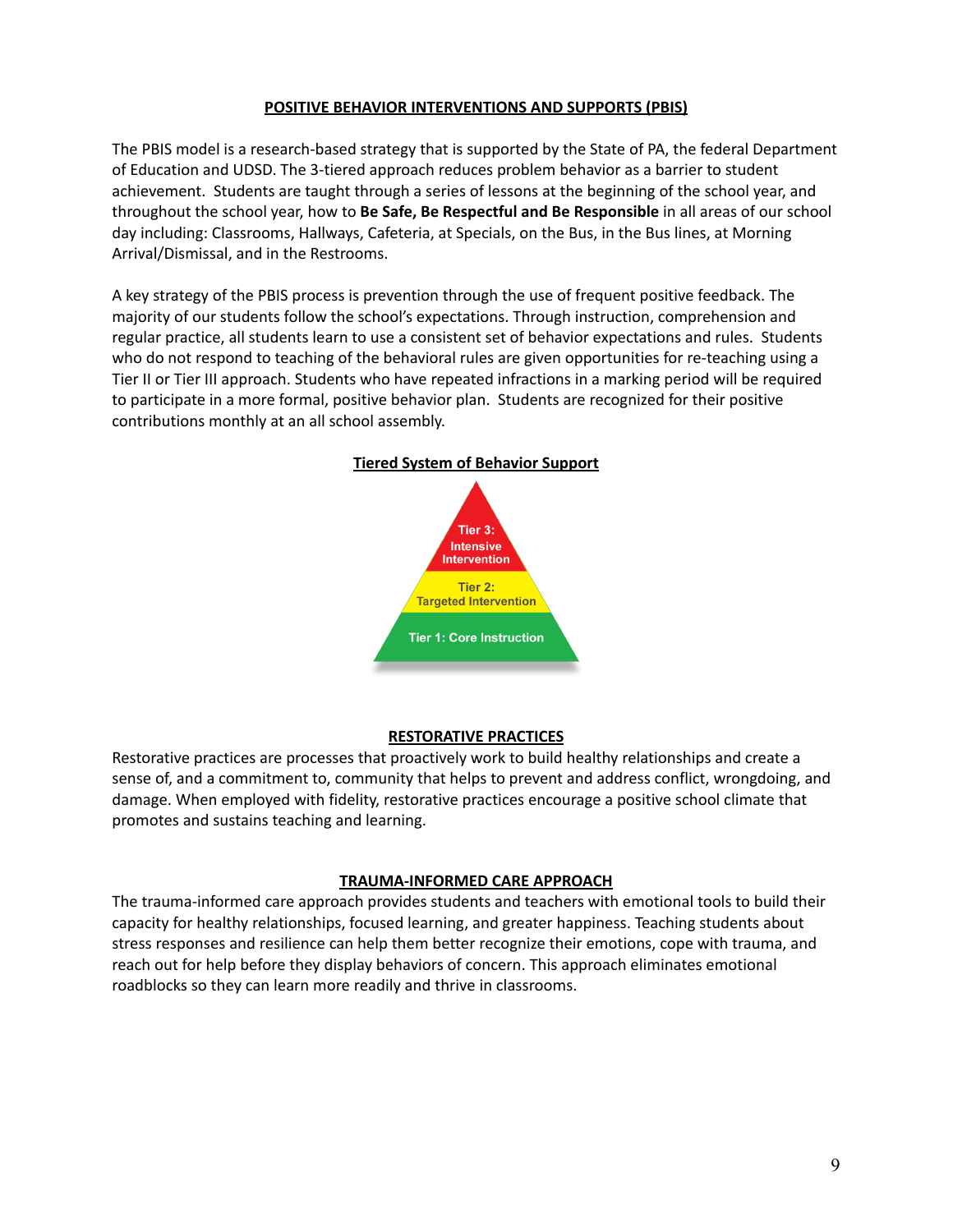# **Drexel Hill HOME & SCHOOL ASSOCIATION**

The Drexel Hill Home and School Association is organized by and consists of parents and guardians who donate their time and talents to support our Drexel Hill Middle School children. Our volunteers plan events and activities for our children and help support our teachers. They provide important visibility to show that our families are involved and care about their school.

The Drexel Hill Home and School Associations only continues with YOUR support. Families are encouraged to engage in meetings, plan events and activities, and/or volunteer your time. Please help continue to enhance the education of our children. We cannot do it without you. We invite you to attend our monthly meetings either in-person or virtually. Meetings are held monthly, but please check out our calendar for exact dates. **Meet our Home and [School](https://www.upperdarbysd.org/domain/1207) [Association](https://www.upperdarbysd.org/domain/1207) (HSA) Officers click here!**

# **Some Drexel Hill Home and School Association sponsored events include:**

- 6th Grade Fall Social
- 7th Grade Dance
- 8th Grade Dance
- Teacher Appreciation Week Luncheon
- Fundraisers